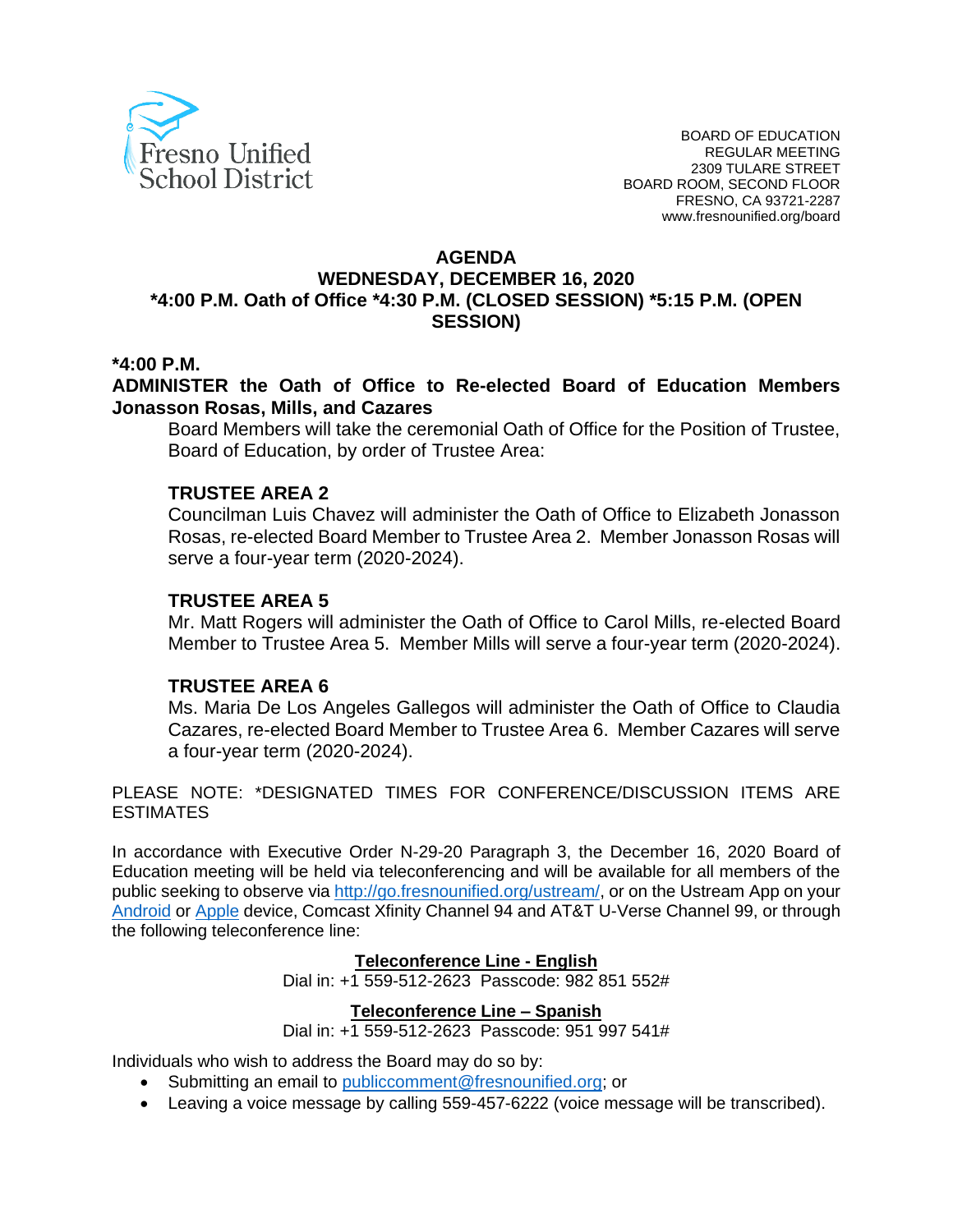Please include your name, agenda item number or subject matter being addressed, along with a 250-word description of the subject matter being addressed. Emails and voicemails received by no later than 8:00 p.m. on December 15, 2020 will be part of the record for the Board's information and/or discussion, will be posted on [www.fresnounified.org/board](http://www.fresnounified.org/board) and will be included in the minutes. Please note, consistent with Board Bylaw 9323, any statements submitted for public comment that are inappropriate in nature, including, but not limited to statements that are obscene, threatening or substantially disruptive to school operations, will either be redacted, or will not be posted.

 In compliance with the Americans with Disabilities Act, those requiring special assistance to access the teleconference line and/or the electronic platform, to access written documents being discussed at the Board meeting, or to otherwise participate at Board meetings, please contact the Board President or Board Secretary at 559-457-3727. Notification at least 48 hours prior to the meeting will enable the District to make reasonable arrangements to ensure accessibility to the Board meeting and to provide any required accommodations. Public materials are available for public inspection at [www.fresnounified.org/board.](http://www.fresnounified.org/board)

#### **Pursuant to Government Code Section 54953 (b)(2), all action taken during this teleconferenced meeting shall be by roll call vote.**

# **\*4:30 P.M**.

 **RECESS** to Cabinet Room for Closed Session to discuss the following: **CALL** Meeting to Order **OPPORTUNITY** for Public Comment on Closed Session Agenda Items

- 1. Public Employee Performance Evaluation Government Code Section 54957. a. Superintendent
- 2. Student Expulsions pursuant to Education Code Section 35146.
- 3. Conference with Labor Negotiator (Government Code Section 54957.6); FUSD Negotiator(s): Paul Idsvoog; Employee Organizations(s): FTA, CSEA, Chapter Fresno Unified Building & Construction Trades/FTA; International Association of 125, CSEA, Chapter 143, SEIU, Local 521, FASTA/SEIU, Local 521/CTW, CLC, Machinists and Aerospace Workers (IAMAW), Unrepresented Employees: All Management, Confidential, and Supervisory Employees.
- 4. Public Employee Discipline/Dismissal/Release/Reassignment/Resignation.
- 5. Public Employment/Appointment (Government Code Section 54957).
- 6. Conference with Legal Counsel Anticipated/Pending/Threatened Litigation (Government Code Section 54956.9(d)(2)).
	- a. Potential Case: One (1)
	- b. Patricia Silvas v. Fresno Unified Workers' Compensation Fresno Unified Case No. 2016-0462

**\*5:15 P.M., RECONVENE** and report action taken during Closed Session, if any.

# **HEAR Report from Superintendent**

# **BOARD/SUPERINTENDENT COMMUNICATION**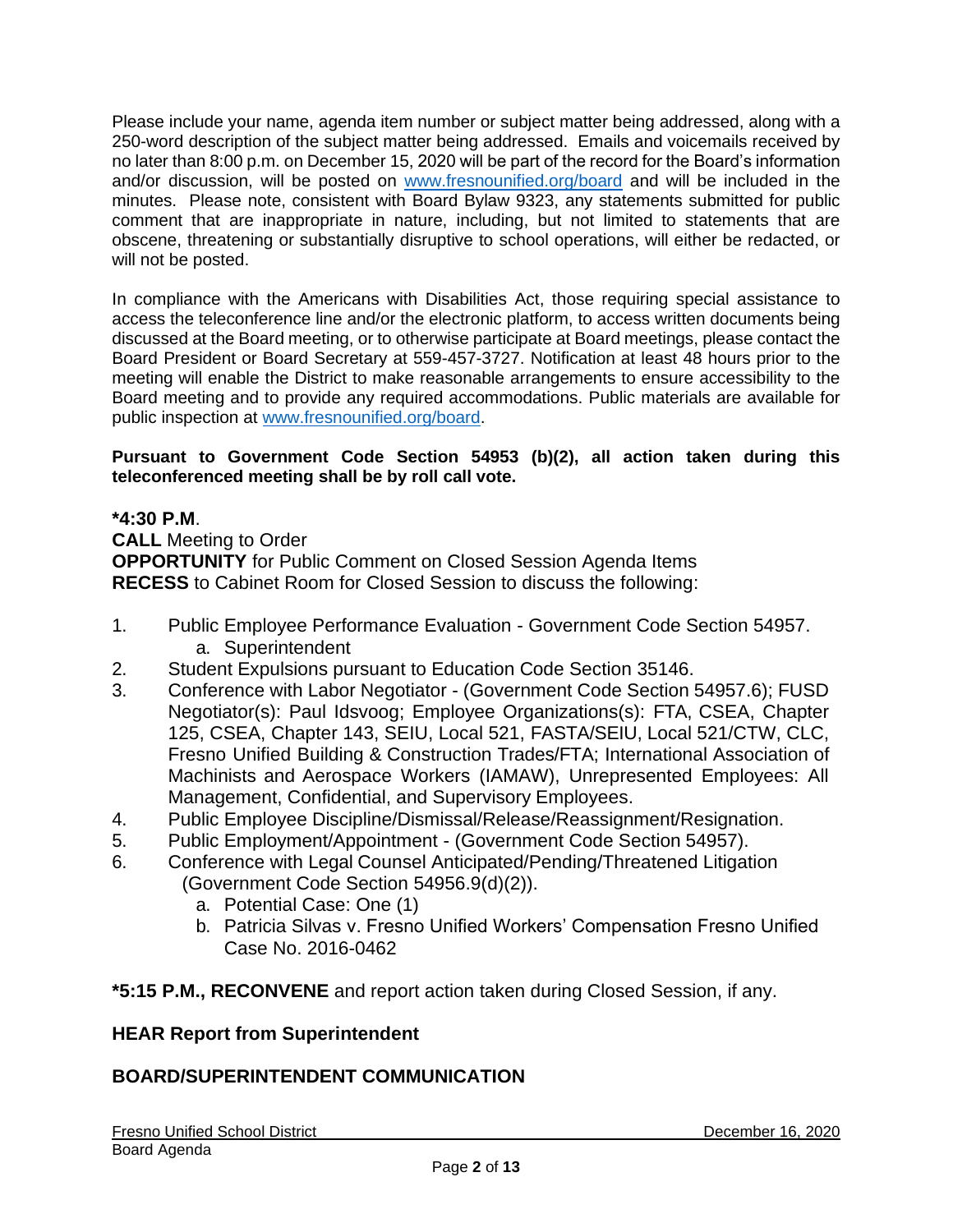# **OPPORTUNITY for Public Comment on Consent Agenda Items**

 member so requests, in which event, the item(s) will be considered following approval of **ALL CONSENT AGENDA** items are considered routine by the Board of Education and will be enacted by one motion. There will be no separate discussion of items unless a Board the Consent Agenda.

# **A. CONSENT AGENDA**

# **A-1, APPROVE Personnel List**

 Included in the Board binders is the Personnel List, Appendix A, as submitted. The Superintendent recommends approval. Fiscal impact: There is no fiscal impact to the district at this time. Contact person: Paul Idsvoog, telephone 457-3548.

#### **A-2, ADOPT Resolution in the Matter of Unopposed and Insufficient Nominations of Governing Board Elections; No Election; Seating at Annual Organizational Meeting**

 Included in the Board binders is a resolution in the Matter of Unopposed and Insufficient Nominations of Governing Board Elections; No Election; Seating at Annual Organizational Meeting. Adoption of this resolution is to report the seating of one trustee by operation of law (i.e., unopposed candidates) to the Fresno Unified School Board of Education for a four-year term (2020-2024). The Superintendent recommends adoption. Fiscal impact: There is no fiscal impact to the district at this time. Contact person: David Chavez, telephone 457-3566.

# **A-3, ADOPT Resolution in the Matter of Declaring Certification of the November 03, 2020 Election**

 Included in the Board binders is a resolution in the Matter of Declaring Certification certification of the November 03, 2020 election resulting in two trustees being elected/re-elected to the Fresno Unified School Board of Education for a four-year term (2020-2024). The Superintendent recommends adoption. Fiscal impact: There is no fiscal impact to the district at this time. Contact person: David Chavez, of the November 03, 2020 Election. Adoption of this resolution officially declares telephone 457-3566.

# **A-4, APPROVE Minutes from Prior Meeting**

 Included in the Board binders are the draft minutes from the December 01, 2020 Special Board Meeting. The Superintendent recommends approval. Fiscal impact: There is no fiscal impact to the district at this time. Contact person: Robert G. Nelson, telephone 457-3884.

 **A-5, APPROVE Position and ADOPT Job Description for Chief Engagement and External Partnership Officer and APPROVE Revision to the Management**  Included in the Board binders is the job description of Chief Engagement and External Partnerships Officer (CEEPO). The CEEPO is accountable for improving **Salary Schedule for Chief Engagement and External Partnership Office**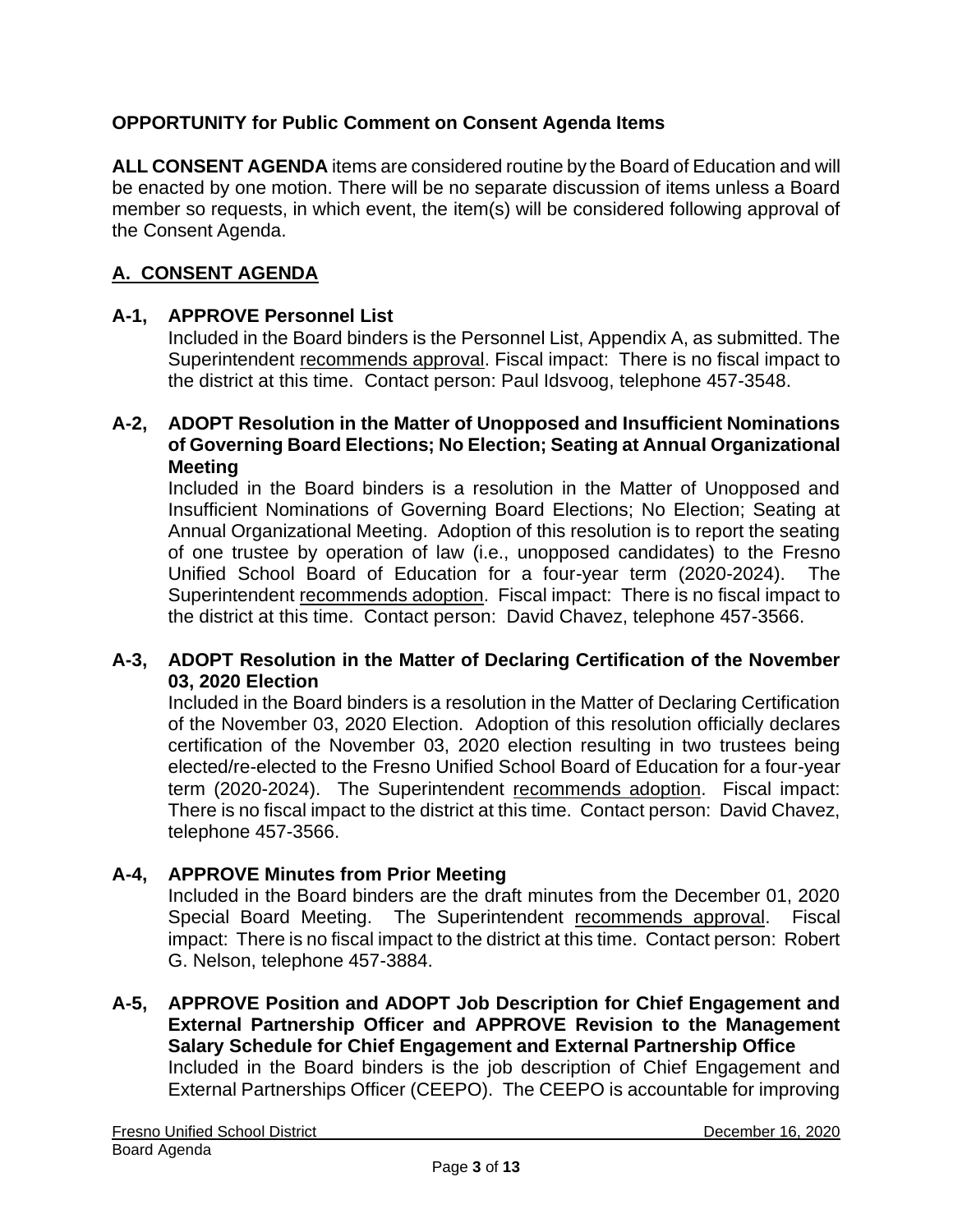student achievement with special attention on chronically underserved students as part of the senior cabinet leadership team, the Chief Engagement & External Partnerships Officer will be a driving force creating a culture of collaboration and engagement with internal and external stakeholders, while ensuring the values of the organization are in alignment with the established mission and vision. Organize and direct a highly visible and proactive program extending to the District's employees, families, and community to ensure timely delivery of high- quality services. Design and direct innovative plans to develop and coordinate Supervise and evaluate the performance of assigned personnel and provide clear, constructive feedback to improve staff effectiveness. This position is designated Management, exempt and placed E-32 of the Management Salary Schedule. The Management Salary Schedule with Chief Engagement and External Partnerships Officer placement on E-32. The Superintendent recommends approval and adoption. Fiscal impact: There is no fiscal impact to the district at this time. strategic efforts utilizing business, philanthropic, and community resources. Contact person: Paul Idsvoog, telephone 457-3548.

### **A-6, APPROVE Independent Contractor Services Agreement with Leadership Associates to Conduct an Executive Search for the Position of Deputy Superintendent**

 Included in the Board binders is an Independent Contractor Services Agreement with Leadership Associates to Conduct an Executive Search for the position of Deputy Superintendent. Leadership Associates will perform outreach, recruitment, response to inquiries, accept applications, facilitate interviews and advise the approval. Fiscal impact: Sufficient funds in the amount of \$22,000 are available in the district's General Fund. Contact person: David Chavez, telephone 457- Superintendent throughout the search process. The Superintendent recommends 3566.

#### **A-7, APPROVE Independent Contractor Services Agreement with Leadership Associates to Conduct an Executive Search for the Position of Chief Financial Officer**

 with Leadership Associates to Conduct an Executive Search for the position of Chief Financial Officer. Leadership Associates will perform outreach, recruitment, response to inquiries, accept applications, facilitate interviews and advise the approval. Fiscal impact: Sufficient funds in the amount of \$22,000 are available in the district's General Fund. Contact person: David Chavez, telephone 457- Included in the Board binders is an Independent Contractor Services Agreement Superintendent throughout the search process. The Superintendent recommends 3566.

### **A-8, APPROVE Authorization for the Interim Chief Financial Officer to Award Request for Proposal 21-13, Student Internet Service Beyond Campus: Wireless Broadband Solution**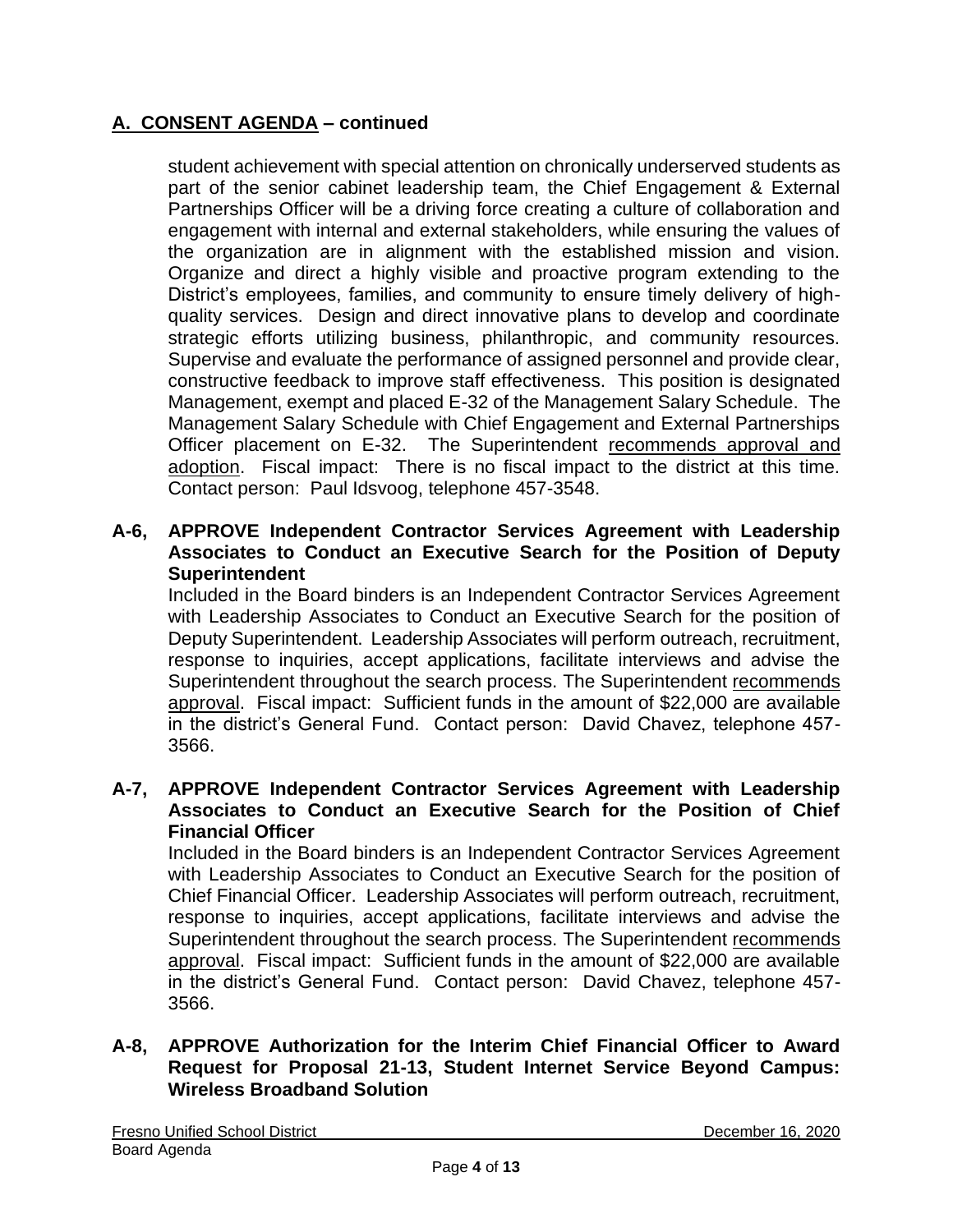It is recommended that the Board authorize the Interim Chief Financial Officer to Campus: Wireless Broadband Solution, to meet the CARES Act funding deadline. This project will provide students equitable internet access in underserved regions across disadvantaged neighborhoods in Edison, Roosevelt and Sunnyside regions of Fresno Unified School District. This temporary authorization will be used only to award the referenced RFP and is required to allow the district to utilize CARES funding by the December 31, 2020 encumbrance deadline. The Superintendent recommends approval. Fiscal impact: \$1.4 million is available in the CARES Act Award Request for Proposal (RFP) 21-13, Student Internet Service Beyond budget for implementation. Contact person: Kurt Madden, telephone 457-3560.

## **A-9, APPROVE 2020/21 and Prior Years Certificated and Management Revised Salary Schedules**

 Included with this agenda item for the Board's consideration and approval are the 2020/21 and Prior Years Certificated and Management Revised Salary Schedules. The Superintendent recommends approval. Fiscal impact: There is no fiscal impact to the district at this time. Contact person: Paul Idsvoog, telephone 457- 3548.

#### **A-10, APPROVE Grant Agreement with No Kid Hungry/Share Our Strength for Staff Position and Equipment to Support Strategies for Increased Meal Participation**

 Included in the Board binders and recommended for approval is a grant agreement with the No Kid Hungry Campaign to support implementation of innovative approaches to expand access to the district's breakfast, lunch and super snack (afternoon meal) programs by funding a new position in the Food Services Department dedicated to increasing meal participation. The agreement provides \$321,000 over a 4.5-year period (January 01, 2021 through June 30, 2025) to fund a new district Nutritionist position with the goal of increasing participation through recommends approval. Fiscal impact: The \$160,500 estimated district cost for the position for the 4.5-year term of the agreement will be available in the Cafeteria Fund. Contact person: Karin Temple, telephone 457-3134. strategies that increase access to school nutrition programs. The Superintendent

### **A-11, APPROVE Independent Contractor Services Agreement with The New Teacher Project**

 Included in the Board binders is an Independent Contractor Services Agreement with The New Teacher Project (TNTP), for the 2020/21 school year. TNTP will design and facilitate three cycles of learning for Heaton, Wilson, Fremont and Williams Elementary. The Superintendent recommends approval. Fiscal impact: Williams Elementary. The Superintendent <u>recommends approval</u>. Fiscal impact:<br>Sufficient funds of \$34,064 are available through multiple school sites budgets. Contact person: Kim Mecum, telephone 457-3731.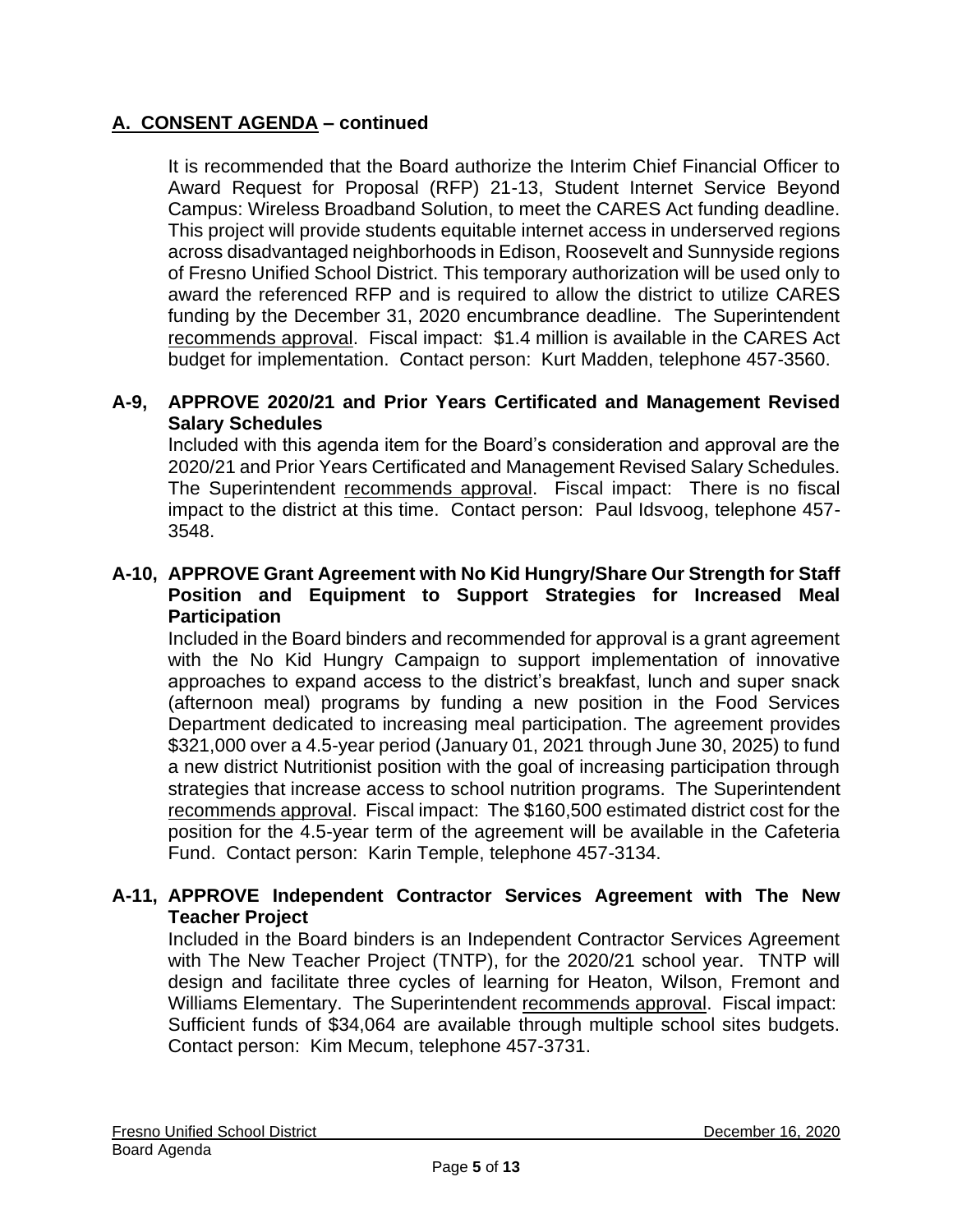## **A-12, APPROVE Independent Contractor Services Agreement with Rev.com Inc.**

 Approve Independent Contractor Services Agreement with Rev.com Inc. to provide Spanish subtitles for the PBS Reading Explorers designed to support Pre-Kinder through Third grade students at home. The Superintendent recommends approval. Fiscal impact: \$17,940 is available in the Curriculum and Instruction budget. Contact person: Kim Mecum, telephone 457-3731.

### **A-13, APPROVE Renewal Agreement with Community Medical Providers Medical Group**

 Included in the Board binders is a renewal agreement with Community Medical Providers Medical Group for the continuation of Enhanced Primary Care services conditions). The Superintendent recommends approval. Fiscal impact: Annual Health Fund. Contact person: Santino Danisi, telephone 457-6226. (i.e. body mass index determination, obesity counseling, outreach to patients with diabetes, cardiovascular and medication adherence gaps for core chronic cost not to exceed \$999,900. Sufficient funds are available in the Internal Service

#### **A-14, APPROVE Renewal Agreement with Elixir Insurance Company**

 Included in the Board binders is a renewal agreement with Elixir Insurance Company, formerly Envision Insurance, to provide Medicare eligible retiree prescription benefit services. The Superintendent recommends approval. Fiscal impact: Annual estimated cost of \$8.5 million is available in the Internal Service Health Fund. Contact person: Santino Danisi, telephone 457-6226.

#### **A-15, APPROVE Renewal Agreement with Kaiser Permanente**

 Included in the Board binders is a renewal agreement with Kaiser Permanente to district has offered medical benefit coverage through Kaiser Permanente since April 01, 2012. Kaiser is one of two different medical networks under which district employees and retirees access medical care. The Superintendent recommends approval. Fiscal impact: Annual estimated cost of \$13.9 million is available in the Internal Service Health Fund. Contact person: Santino Danisi, telephone 457 provide medical services on behalf of benefit eligible employees and retirees. The 6226.

#### **A-16, APPROVE Renewal Agreement with Medical Eye Services**

 Included in the Board binders is a renewal agreement with Medical Eye Services to provide vision care services on behalf of the district's eligible active employees, retirees, and their respective dependents. The Superintendent recommends approval. Fiscal impact: Annual estimated cost of \$1.1 million is available in the Internal Service Health Fund. Contact person: Santino Danisi, telephone 457- 6226.

# **A-17, APPROVE Renewal Agreement with Physmetrics, LLC**

Included in the Board binders is a renewal agreement with Physmetrics to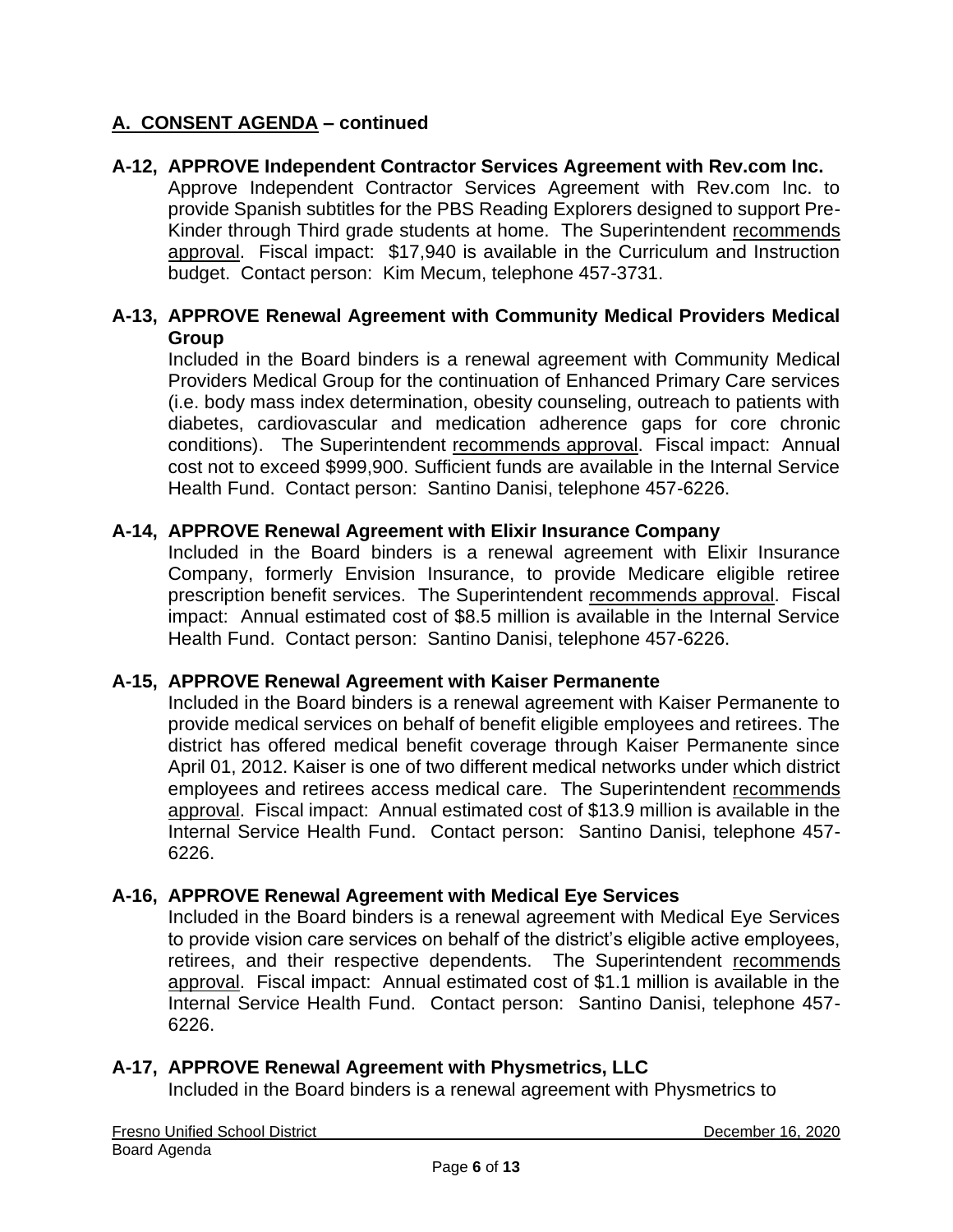administer chiropractic and acupuncture services on behalf of benefit eligible employees and retirees. The Superintendent recommends approval. Fiscal impact: Annual estimated cost of \$814,000 is available in the Internal Services Health Fund. Contact person: Santino Danisi, telephone 457-6226.

### **A-18, APPROVE Renewal Agreement with United Healthcare**

 Included in the Board binders is a renewal agreement with United Healthcare to and retirees. The district has offered dental benefit coverage through United Healthcare since March 2007 when United Healthcare acquired Pacific Union Dental. The Superintendent recommends approval. Fiscal impact: Annual estimated cost of \$609,000 is available in the Internal Service Health Fund. provide fully insured HMO dental services on behalf of benefit eligible employees Contact person: Santino Danisi, telephone 457-6226.

#### **A-19, APPROVE Amendment to Citizens' Bond Oversight Committee Bylaws to Include Oversight of Measure M Expenditures**

 Included in the Board binders and recommended for approval are amended Bylaws of the Citizens' Bond Oversight Committee (CBOC) to reflect previous Board action to designate the CBOC with responsibility for expenditure oversight for Measure M bond proceeds. The amended CBOC Bylaws also remove "Measure Q," as all Measure Q bond proceeds have been expended and therefore oversight responsibilities are complete. The Bond Oversight Committee continues to provide expenditure oversight for Measure X bond proceeds. The Superintendent recommends approval. Fiscal impact: There is no fiscal impact to the district. Contact person: Karin Temple, telephone 457-3134.

### **A-20, APPROVE Award of Bid 21-14, McLane High School Stadium Scoreboard Replacement**

 Included in the Board binders is information on Bid 21-14, to fabricate and install a new video scoreboard for McLane Stadium. The project also includes demolition, concrete, electrical, and related landscaping work. The existing scoreboard is over 20 years old, fails often requiring frequent repairs, and replacement parts are difficult to obtain. Staff recommends award to the lowest responsive, responsible recommends approval. Fiscal impact: \$397,755 is available in the Measure X Fund – Deferred Maintenance. Contact person: Karin Temple, telephone 457 bidder: GC Builders, (Fresno, California) \$397,755. The Superintendent 3134.

# **A-21, APPROVE Proposal for Parent/Guardian and Staff Input Regarding Policing on District Campuses**

 Included in the Board binders and recommended for approval is a proposal developed by Dr. Andrew Jones, Professor in the Department of Sociology at California State University, Fresno, to lead a research project to gauge perceptions of parents/guardians and school site staff regarding Student Resource Officers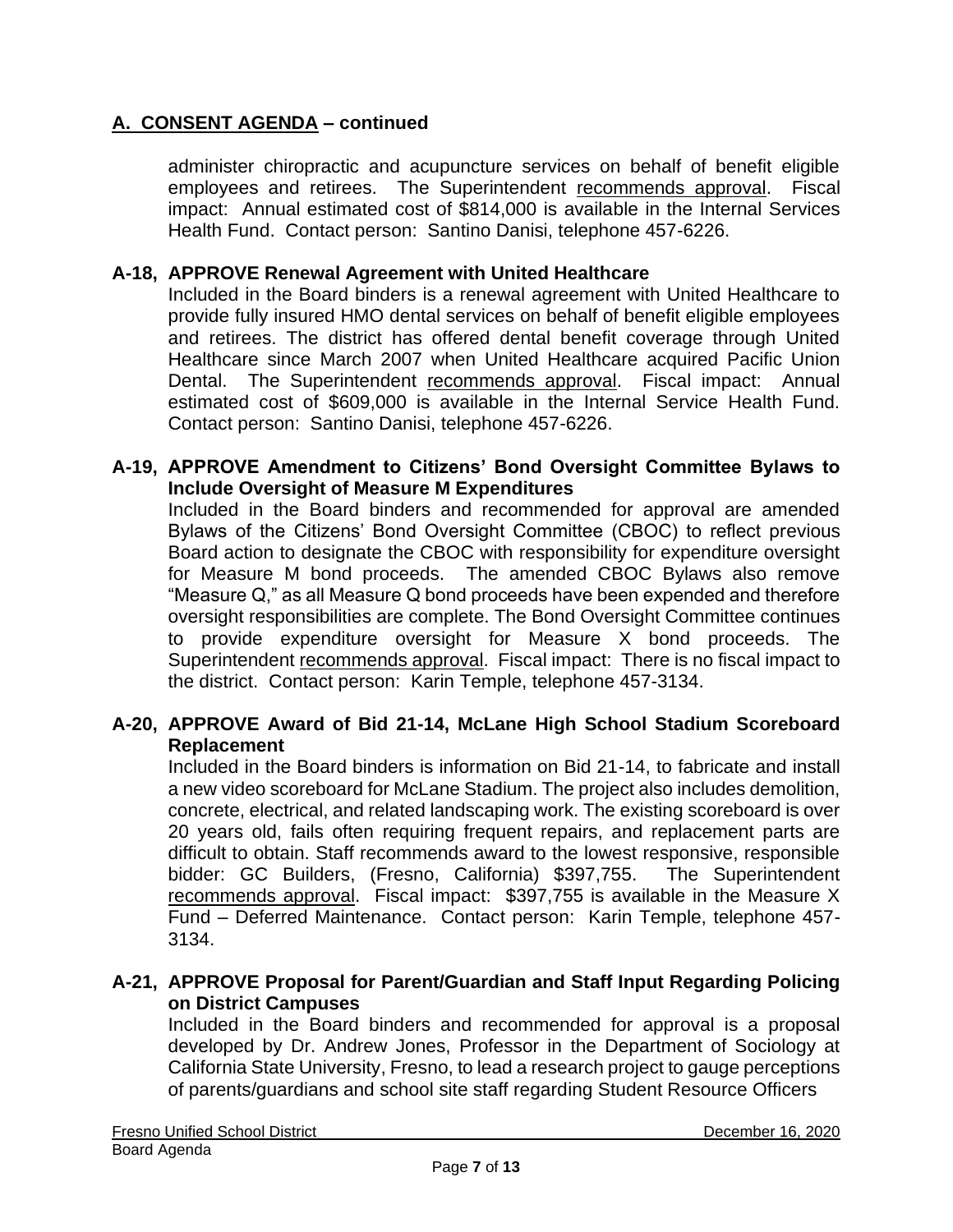(SROs) and Student Neighborhood Resource Officers (SRNOs) on Fresno Unified campuses. Input will also be sought from SROs/SNROs. A separate process for student voice regarding campus policing is being led by the district's Equity and Access, Communications, and African American Academic Acceleration teams. The Superintendent recommends approval. Fiscal impact: \$48,900 is available in the General Fund. Contact person: Karin Temple, telephone 457-3134.

### **A-22, RATIFY Retiree Contract for a Career Technical Education Teacher at Fresno Adult School for the Custodial Training Program**

 Included in the Board binders is a Retiree Contract for a part-time Career Technical candidate possesses the required teaching credential as well as knowledge, skills and experience to continue to produce quality candidates for the Building Maintenance and Hospitality Employment Sectors in our community. The Superintendent recommends ratification. Fiscal impact: The 2020/21 estimated compensation is approximately \$22,000. Contact person: Kim Mecum, telephone Education Teacher at Fresno Adult School for the Custodial Training Program. The 457-3137.

## **A-23, RATIFY Submission of Grant Application to No Kid Hungry/Share Our Strength for Meal Service Scanning Equipment**

 It is recommended the Board ratify the district's application to the No Kid Hungry School Nutrition Grant program to support the safe reopening of school meal services when on-campus instruction resumes. The Food Services Department submitted a grant application for funds to purchase handheld portable scanner systems (consisting of EliteBook laptop, barcode reader, programmable keypad, and USB port) that will assist with the safe reopening of on-campus food services. This equipment enables quick scanning of students' identification cards to rapidly process meal accounting, thereby avoiding unnecessary congregation in cafeteria Fiscal impact: The grant application requests \$199,941 for handheld portable lines and meal distribution areas. The Superintendent recommends ratification. scanner systems, with no district match required. Contact person: Karin Temple, 457-3134.

#### **A-24, RATIFY Change Orders for the Projects Listed Below**

 Included in the Board binders is information on Change Orders for the following projects:

- Change Order 8 and 9 presented for ratification: \$139,706 • Bid 19-41, Wawona K-8 School Classroom and Restroom Additions
- • Bid 19-55, Phoenix Secondary Academy Modular Infrastructure and Site Change Order 7 and 8 presented for ratification: \$66,122 Development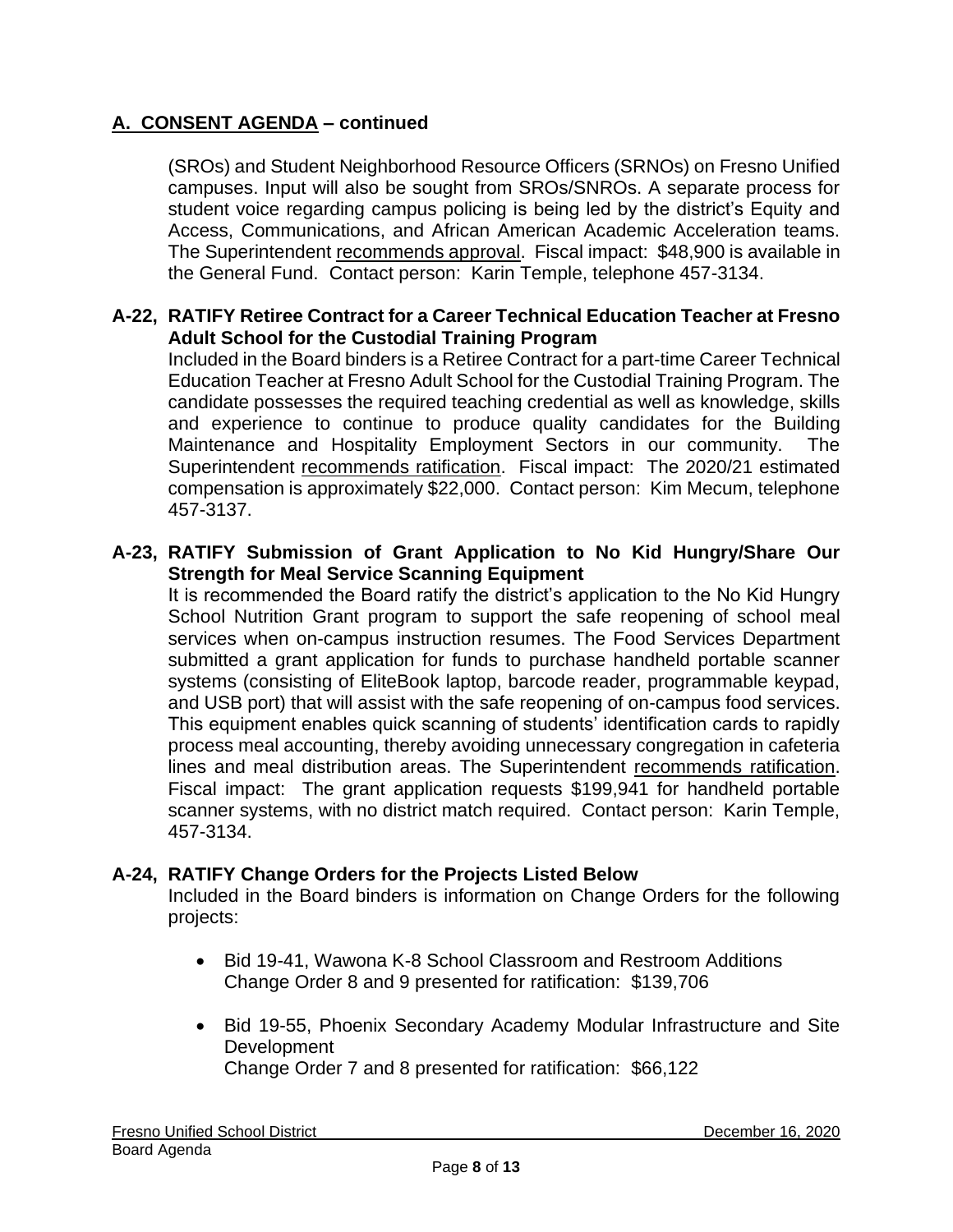- • Bid 20-15, Viking Elementary School Modular Classrooms and Restroom Change Order 4 presented for ratification: \$10,860 Infrastructure
- • Bid 20-27, Sections A and B, Fresno and Roosevelt High Schools Track Change Order 1 presented for ratification (Fresno): \$19,010 Change Order 1 presented for ratification (Roosevelt): \$42,355 and Field Bleacher Improvements
- • Bid 20-39 Sections A and B, Hydration Stations for Elementary Schools Multipurpose Rooms: Anthony, Ayer, Bakman, Balderas, Calwa, Heaton, Hidalgo, Homan, Kirk, Lane, Leavenworth, Lincoln, Lowell, Mayfair, McCardle, Muir, Olmos, Pyle, Robinson, Storey, Thomas, Turner, Vang Change Order 1 presented for ratification (Section A): \$1,500 Change Order 1 presented for ratification (Section B): \$2,200 Centennial, Dailey, Edison-Bethune, Ericson, Ewing, Forkner, Greenberg, Pao, Vinland, Webster, Williams and Winchell
- • Bid 20-41, Scandinavian Middle School Gymnasium Make-Up Air Units Change Order 2 presented for ratification: \$7,271 Replacement

The Superintendent recommends ratification. Fiscal impact: \$281,753 is available in the Measure X Fund for Bids 19-41, 19-55, 20-15, 20-27, and 20-39; \$7,271 is available in the Measure Q Fund – Deferred Maintenance for Bid 20-41. Contact person: Karin Temple, telephone 457-3134.

# **A-25, RATIFY the Filing of Notices of Completion**

 Included in the Board binders is a Notice of Completion for the following projects, which have been completed according to plans and specifications.

- Bid 19-41, Wawona K-8 School Classroom and Restroom Addition
- • Bid 19-55, Phoenix Secondary Academy Portable Infrastructure and Site **Development**
- • Bid 20-10, Cambridge High School Student Services and Administration Office Improvements
- • Bid 20-27 Sections A and B, Fresno and Roosevelt High Schools Track and Field Bleacher Improvements
- • Bid 20-39 Sections A and B, Hydration Stations for Elementary Schools Multipurpose Rooms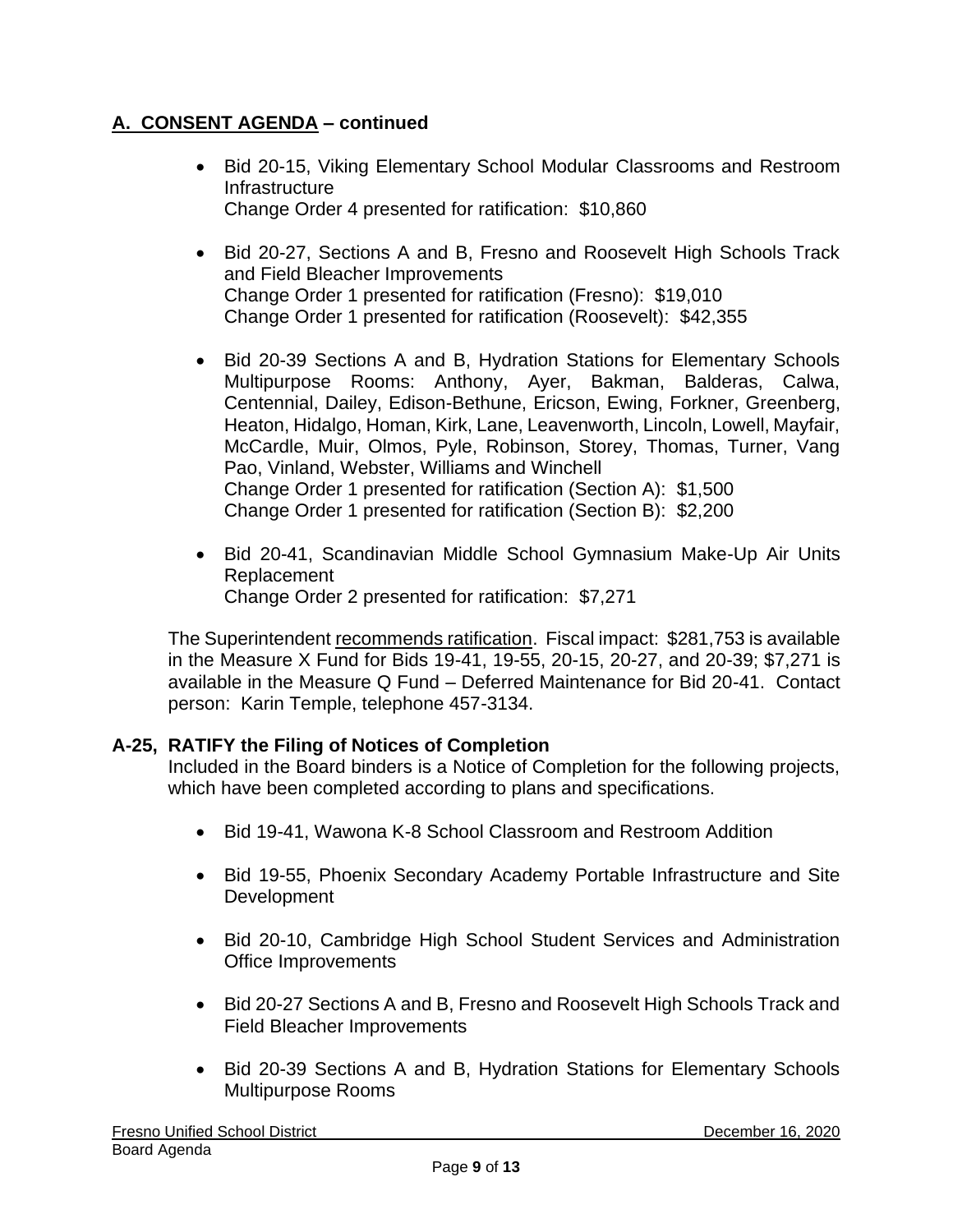- • Bid 20-41, Scandinavian Middle School Gymnasium Make-Up Air Units Replacement
- Bid 20-51, Addicott Elementary School Restroom Accessibility **Improvements**

The Superintendent recommends ratification. Fiscal impact: Retention funds are released in accordance with contract terms and California statutes. Contact person: Karin Temple, telephone 457-3134.

# **END OF CONSENT AGENDA (ROLL CALL VOTE)**

# **UNSCHEDULED ORAL COMMUNICATIONS**

 In accordance with Executive Order N-29-20 Paragraph 3, the December 16, 2020 Board of Education meeting will be held via teleconferencing. Individuals who wish to address the Board may do so by:

- Submitting an email to [publiccomment@fresnounified.org;](mailto:publiccomment@fresnounified.org) or
- • Leaving a voice message by calling 559-457-6222 (voice message will be transcribed).

 Please include your name, agenda item number or subject matter being addressed, along with a 250-word description of the subject matter being addressed. Emails and voicemails received by no later than 8:00 p.m. on December 15, 2020 will be part of the record for the Board's information and/or discussion, will be posted on [www.fresnounified.org/board](http://www.fresnounified.org/board) and will be included in the minutes. Please note that consistent with Board Bylaw 9323, any statements submitted for public comment that are inappropriate in nature, including, but not limited to statements that are obscene, threatening or substantially disruptive to school operations, will either be redacted, or will not be posted.

 brought before them at this time. The appropriate staff member will furnish answers to Members of the public with questions on school district issues may submit them in writing. The Board will automatically refer to the Superintendent any formal requests that are questions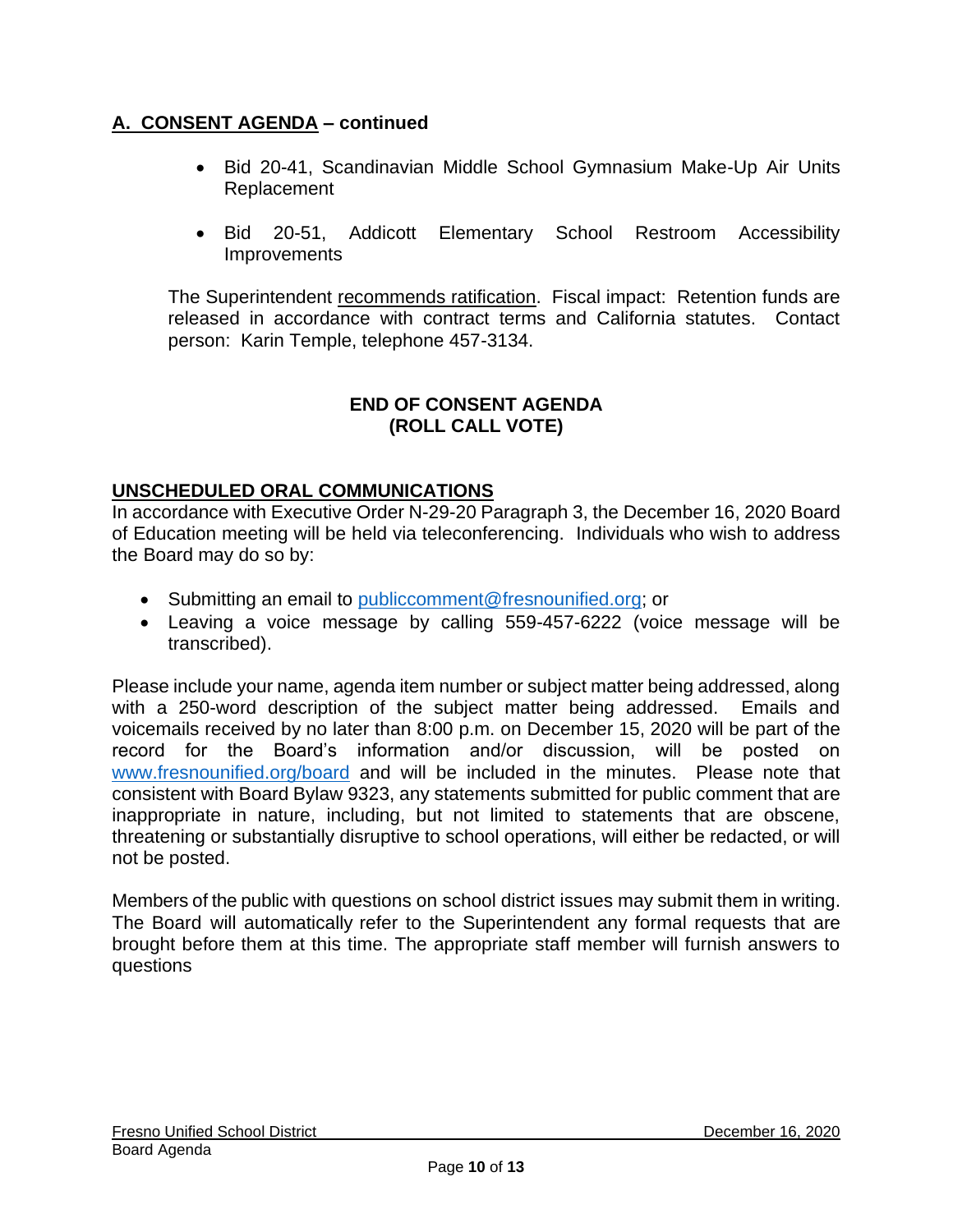# **B. CONFERENCE/DISCUSSION AGENDA**

# **\*6:15 P.M.**

## **B-26, DISCUSS and DECIDE in the Matter of the Carter G. Woodson Public Schools' Renewal Petition**

 Carter G. Woodson Public Charter Schools (Woodson) has delivered a renewal 30, 2026. Woodson currently serves approximately 385 students in grades seven through twelve across two campuses, located at 3333 North Bond and 4880 North First in Fresno. The Superintendent will recommend a decision at night of Board meeting. Fiscal impact: The estimated fiscal impact to Fresno Unified School District for 2021/22 is \$2,654,986. Contact person: Kim Mecum, telephone 457 petition to the district seeking authorization to operate July 01, 2021 through June 3731.

### **\*6:35 P.M.**

#### **B-27, PRESENT and DISCUSS Student Voice Collaborative for the 2020/21 School Year**

 The Superintendent and Board Student Advisory Council will provide an update regarding their progress as well as some challenges for the 2020/21 school year pertaining to the various student groups within the Student Voice Collaborative. In addition, a summary of the meeting held on December 07, 2020 with Superintendent Dr. Robert G. Nelson will be provided. There is no fiscal impact to the district at this time. Contact person: Lindsay Sanders, telephone 457-3750.

#### **\*7:00 P.M.**

## Staff will provide information for the Board's consideration pertaining to the 2nd Amendment to the 2020/21 Academic Calendar. The Superintendent recommends approval. Fiscal impact: There is no fiscal impact to the district at **B-28, DISCUSS and APPROVE 2nd Amendment to the 2020/21 Academic Calendar**  this time. Contact person: Kim Mecum, telephone 457-3731.

#### **\*7:05 P.M.**

### **B-29, PRESENT and DISCUSS Plans for Stakeholder Engagement Related to the Local Control and Accountability Plan**

 expenditures planned for improving student outcomes. Critical to the development of the plan is engagement of district stakeholders to seek input and feedback on the district's plan for elevating student success. The presentation will include an update from staff regarding the district's outreach efforts as well as the integration and alignment with the district's Strategic Planning work. Fiscal impact: All actions outlined in the Local Control and Accountability Plan are funded with General Fund resources, which include the Local Control Funding Formula funds. Contact person: Santino Danisi, telephone 457-6226. The Local Control and Accountability Plan outlines the district goals, actions and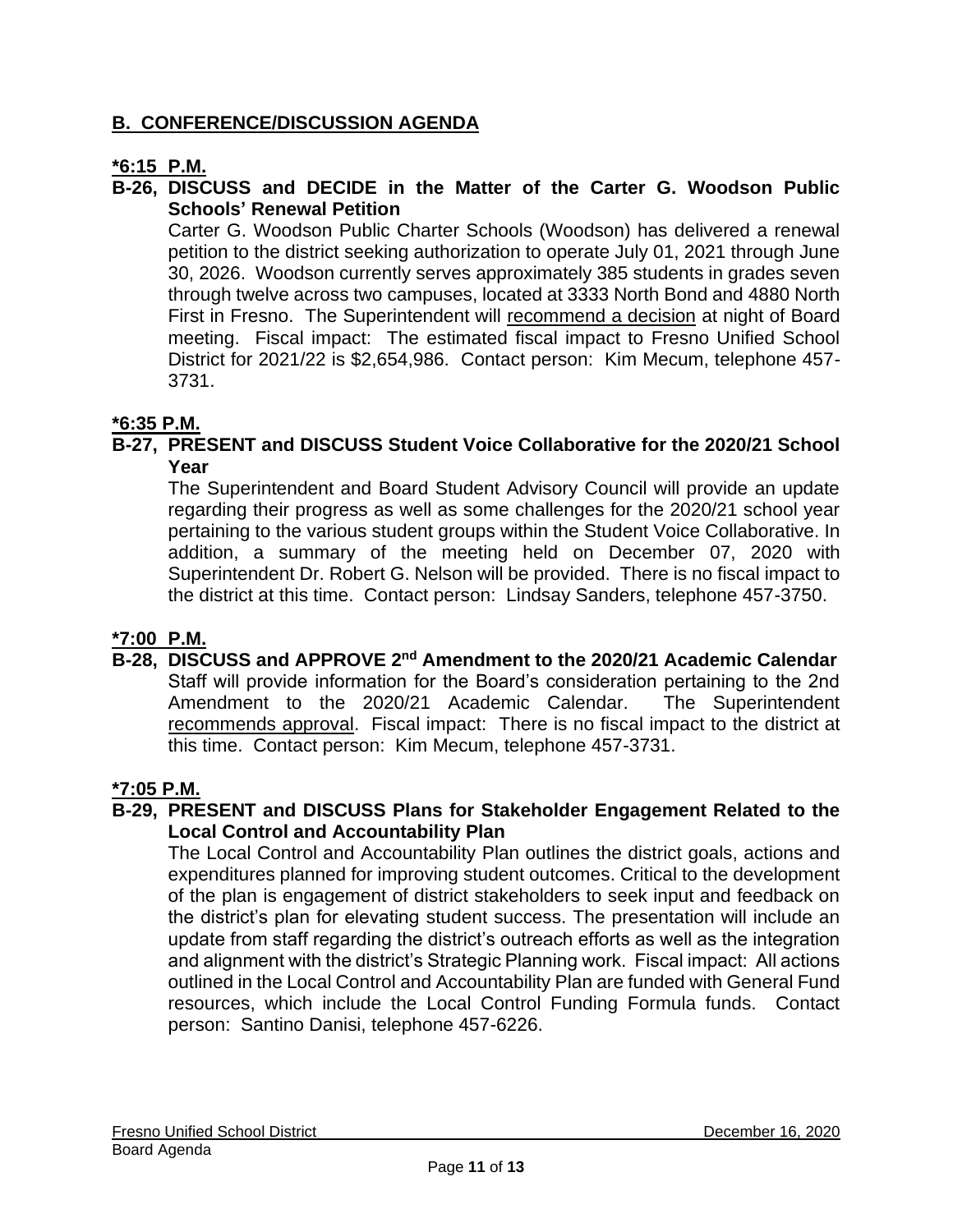# **B. CONFERENCE/DISCUSSION AGENDA – continued**

# **\*7:30 P.M.**

 **B-30, OPPORTUNITY for PUBLIC DISCLOSURE and RATIFICATION of the 2020-** In accordance with Government Code 3547.5, all major provisions of collective bargaining agreements are to be presented at a public meeting of the public-school employer before the employer enters into written agreement with an exclusive representative. Included in the Board binders is a copy of the Tentative Agreement between Fresno Unified School District and California School Employees Association, Chapter 125. The Superintendent recommends ratification. Fiscal impact: The estimated cost is included in the disclosure agreement. Contact person: Paul Idsvoog, telephone 457-3548. **2021 Negotiated Collective Bargaining Agreement between Fresno Unified School District and California School Employees Association, Chapter 125** 

# **\*7:05 P.M.**

 **B-31, DISCUSS and APPROVE Appointment of Board Member Voting Representative and Alternate Voting Representative to the Fresno County Committee on School District Organization Elections** 

 California Education Code Section 35023 states, *The governing board of each school district of every kind or class shall annually at its initial meeting select one of its members as its representative who shall have one vote for each member to*  be elected to the county committee provided by Article 1 (commencing with Section  *4000) of Chapter 1 of Part 3. The secretary or clerk of the district shall furnish the county superintendent of schools with a certificate naming the representative selected by the board.* The Board President recommends approval. Fiscal impact: There is no fiscal impact to the district at this time. Contact person: David Chavez, telephone 457-3566.

# **C. RECEIVE INFORMATION & REPORTS**

**C-32, RECEIVE the 2021 List of Board Member Committees and Organizations** 

 Included in the Board binders is a list of committees and organizations to which Board Members are appointed each year. Board Member appointment to committees and organizations will be back for consideration in January 2021. Fiscal impact: There is no fiscal impact to the district at this time. Contact person: David Chavez, telephone 457-3566.